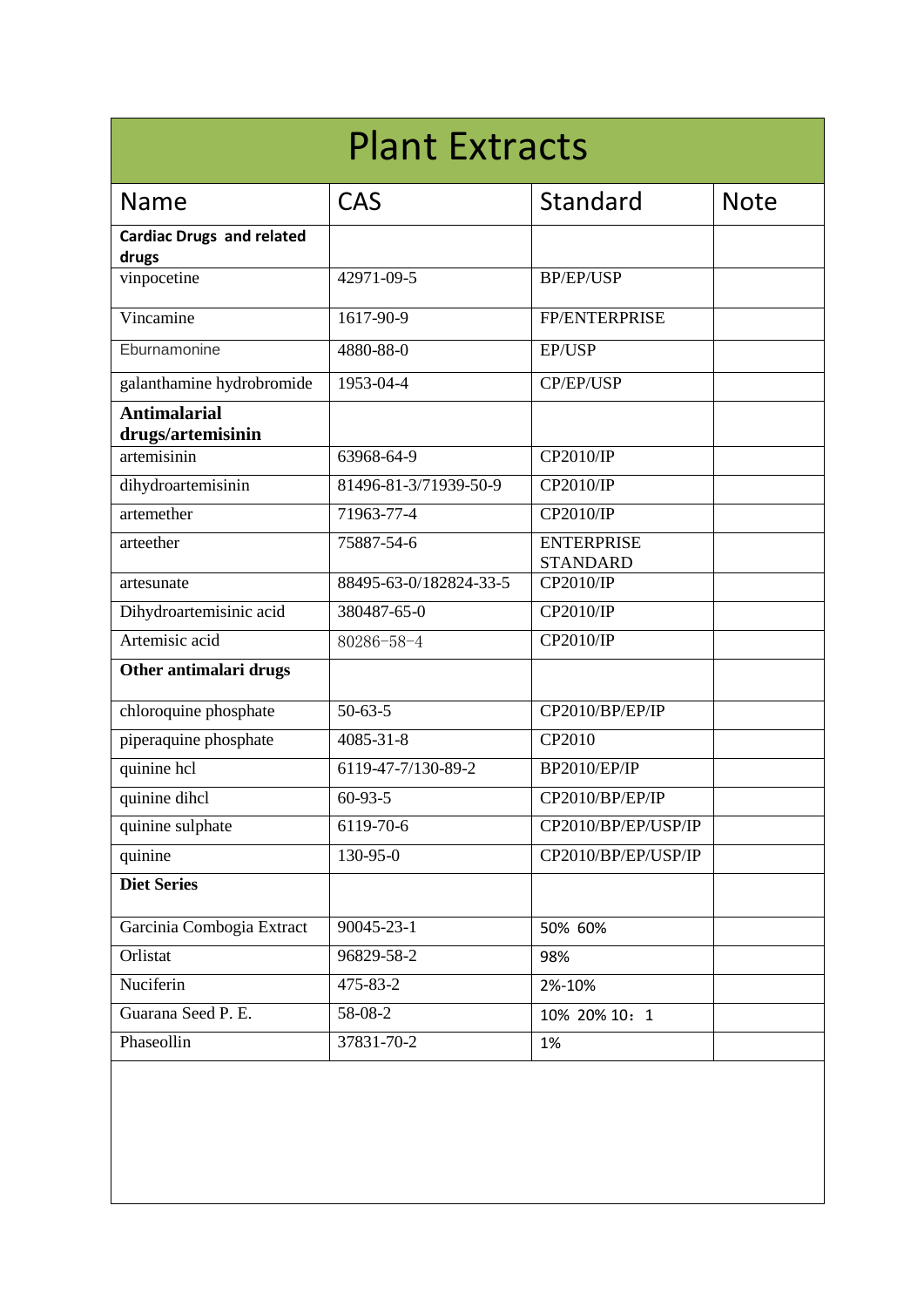| <b>Name</b>                                      | <b>CAS</b>     | Standard                             | <b>Note</b>          |
|--------------------------------------------------|----------------|--------------------------------------|----------------------|
| <b>Derivatives from modification of extracts</b> |                |                                      |                      |
| cordycepin                                       | $73-03-0$      | <b>NLT 98%</b>                       |                      |
| hypericin                                        | $548-04-9$     | 50% 98%                              |                      |
| Celastrol                                        | 34157-83-0     | <b>NLT 98%</b>                       |                      |
| axitinib                                         | 319460-85-0    | <b>NLT 98%</b>                       |                      |
| pirarubcin                                       | 72496-41-4     | <b>NLT 98%</b>                       |                      |
| Etravirine                                       | 269055-15-4    | <b>NLT 98%</b>                       |                      |
| Vincristine                                      | $57 - 22 - 7$  | <b>NLT 98%</b>                       |                      |
| GuanfacineHCL                                    | 29110-48-3     | <b>NLT 98%</b>                       |                      |
| Physcion                                         | $521 - 61 - 9$ | <b>NLT 98%</b>                       |                      |
| Vonoprazan                                       | 1260141-27-2   | <b>NLT 98%</b>                       |                      |
| <b>Scopolamine Series</b>                        |                |                                      |                      |
| Scopolamine Hydrobromide                         | 6533-68-2      | $BP \geq 98$ (HPLC)                  | only for<br>research |
| Scopolamine Butylbromide                         | $149 - 64 - 4$ | $BP \geq 98(HPLC)$                   | only for<br>research |
| Scopolamine Methyl<br><b>Bromide</b>             | $155-41-9$     | $BP \geq 98(HPLC)$                   | only for<br>research |
| L-Hyoscyamine                                    | $101 - 31 - 5$ | $BP \geq 98(HPLC)$                   | only for<br>research |
| Hyoscyamine Sulphate                             | 6835-16-4      | BP≥98(HPLC)                          | only for<br>research |
| <b>Colchicine Series</b>                         |                |                                      |                      |
| colchicine                                       | 64-86-8        | $\geq$ 98(HPLC)USP31/CP              |                      |
| Thiocolchicoside                                 | $602 - 41 - 5$ | ≥98(HPLC)USP32/CP                    |                      |
| <b>Other Products</b>                            |                |                                      |                      |
| Trimethylsulfoxonium<br>bromide                  | 25596-24-1     | <b>NLT 98%</b>                       |                      |
| 5-Bromo-7-azaindole                              | 183208-35-7    | <b>NLT 98%</b>                       |                      |
| 5-Chloro-7-azaindole                             | 866546-07-8    | <b>NLT 89%</b>                       |                      |
| Lumefantrine                                     | 82186-77-4     | <b>NLT 98%</b>                       |                      |
| Magnesium L-threonate                            | 778571-57-6    | <b>NLT98%</b>                        |                      |
| 8-Chlorotheophylline                             | $85 - 18 - 7$  | <b>NLT98%</b>                        |                      |
| cinchonidine                                     | 485-71-2       | <b>ENTERPRISE</b><br><b>STANDARD</b> |                      |
| Cinchonine                                       | 118-10-5       | <b>ENTERPRISE</b><br><b>STANDARD</b> |                      |
| Tongkat Ali Extract                              | 84633-29-4     | 10:1 20:1 100:1 200:1                |                      |
| Kavalactones                                     | 9000-38-8      | 30%                                  |                      |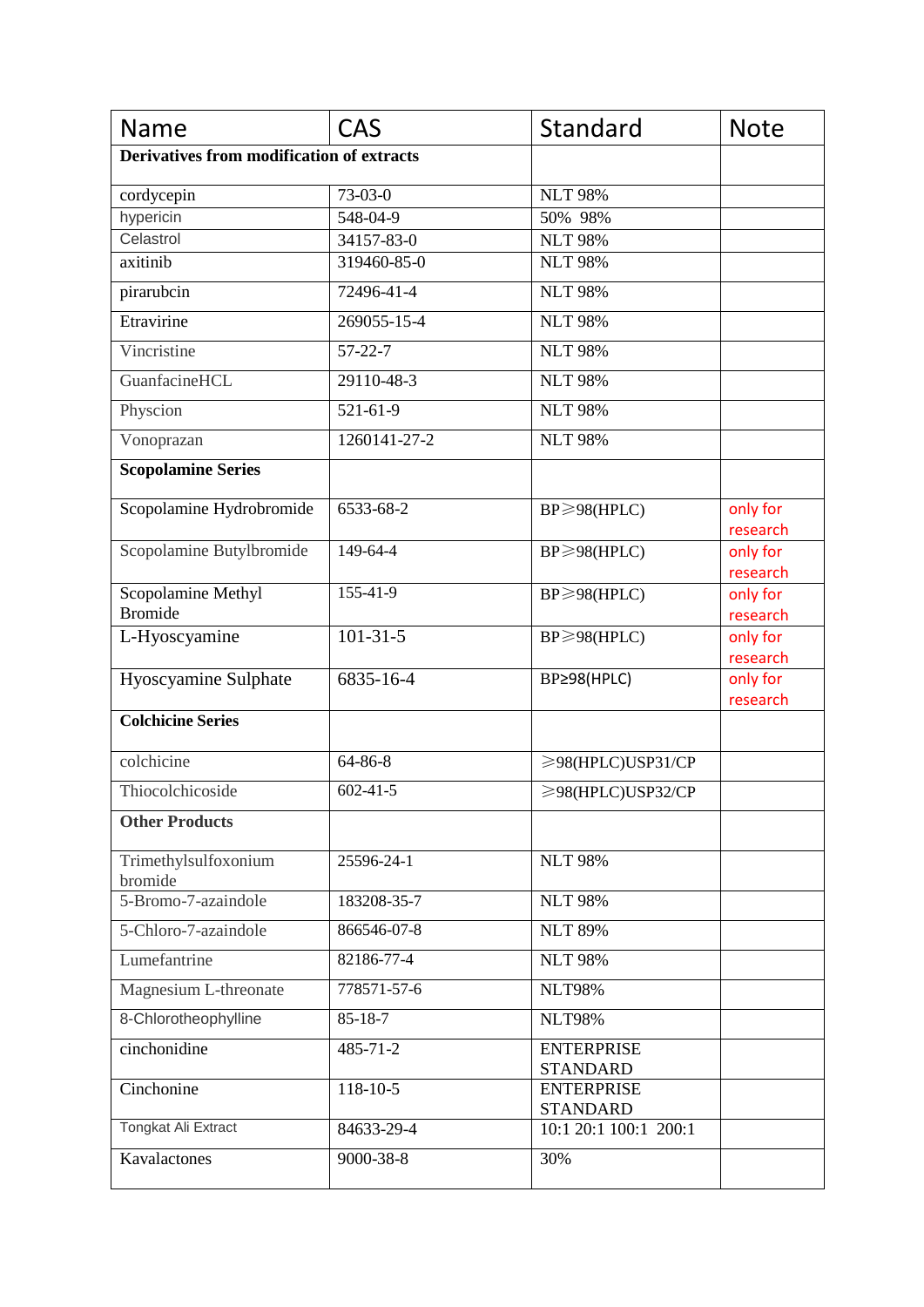| <b>Name</b>                         | <b>CAS</b>             | Standard                 | <b>Note</b> |
|-------------------------------------|------------------------|--------------------------|-------------|
| tolu balsam                         | 9000-64-0              | 98%                      |             |
| Bacopa monniera extract             | 93164-89-7             | 20% 50%                  |             |
| Senna leaf extract                  | $517 - 43 - 1$         | 10% 20%                  |             |
| Commiphora myrrha Eng               | 9000-45-7              | USP31, CP2010            |             |
| Yohimbine hydrochloride             | $65-19-0$              | 98% 10% 8%               |             |
| pygeum bark africanum<br>p.e        | 94279-95-5             | 2.5%                     |             |
| Sodium picosulfate                  | 10040-45-6             | 98%                      |             |
| Withania Somnifera                  | 90147-43-6             | USP31, CP2010            |             |
| Coleus forskohlii (Willd.)<br>Briq. | 66575-29-9             | 10% 20%                  |             |
| ymnema sylvestre extract            | 90045-47-9             | 25% 75%                  |             |
| 5-Hydroxytryptophan                 | 56-69-9                | 10% 98%                  |             |
| Apigenin                            | 520-36-5               | 10% 98%                  |             |
| Ginkgo biloba L.                    | 90045-36-6             | <b>CP15</b>              |             |
| Ginkgo biloba L.                    | 458-37-7               | 10% 20% 95%              |             |
| Evodiamine                          | 518-17-2               | 98%                      |             |
| Naringin dihydrochalcone            | 18916-17-1             | 98%                      |             |
| St John's wort P.E                  | 548-04-9               | 0.3% 50% 98%             |             |
| theobromine                         | 83-67-0                | 20%                      |             |
| Methyl Hesperidin                   | 11013-97-1             | 94%                      |             |
| Chrysin                             | 480-40-0               | 50% 98%                  |             |
| Salicin                             | 138-52-3               | 98% 25% 50%              |             |
| Pterostilbene                       | 537-42-8               | 98%                      |             |
| Tanshinone IIA                      | 568-72-9               | 5%                       |             |
| Formononetin                        | 485-72-3               | 98%                      |             |
| Horny goat weed extrac              | 489-32-7               | 10%<br>20%<br>80%<br>98% |             |
| Synephrine                          | 94-07-5                | 98%                      |             |
| Lappaconite<br>Hydrobromide         | 97792-45-5             | 98%                      |             |
| Luteolin                            | 491-70-3               | 98%                      |             |
| Genistein                           | 446-72-0               | 98%                      |             |
| Daidzein                            | 486-66-8               | 98%                      |             |
| Kaempferol                          | $\overline{520}$ -18-3 | 98%                      |             |
| Piperine                            | $94 - 62 - 2$          | 90% 98%                  |             |
| Paeoniflorin                        | 23180-57-6             | 98%                      |             |